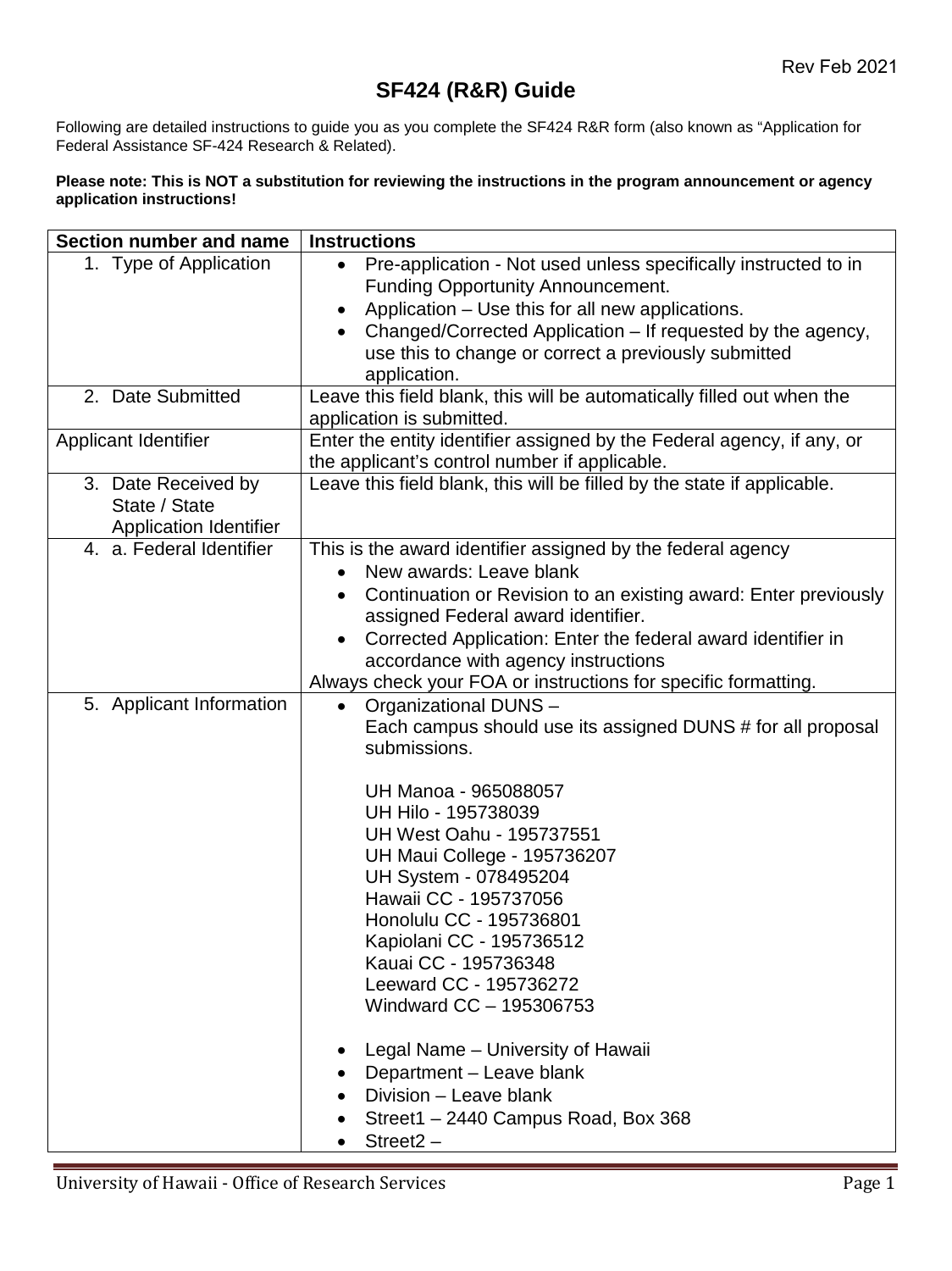|                                                                        | City – Honolulu                                                                                                                                                                                                                                |
|------------------------------------------------------------------------|------------------------------------------------------------------------------------------------------------------------------------------------------------------------------------------------------------------------------------------------|
|                                                                        | County / Parish - Leave blank                                                                                                                                                                                                                  |
|                                                                        | State - HI: Hawaii                                                                                                                                                                                                                             |
|                                                                        | Province - Leave Blank<br>$\bullet$                                                                                                                                                                                                            |
|                                                                        | Country - USA: UNITED STATES<br>$\bullet$                                                                                                                                                                                                      |
|                                                                        | ZIP / Postal Code - 96822-2234                                                                                                                                                                                                                 |
| Person to be contacted on                                              | This section should be filled with the Authorized Organization                                                                                                                                                                                 |
| matters involving this                                                 | Representative's information. See section 19 for more information.                                                                                                                                                                             |
| application                                                            |                                                                                                                                                                                                                                                |
| 6. Employer                                                            | 99-6000354                                                                                                                                                                                                                                     |
| Identification (EIN) or                                                |                                                                                                                                                                                                                                                |
| (TIN)                                                                  |                                                                                                                                                                                                                                                |
| 7. Type of Applicant                                                   | H: Public/State Controlled Institution of Higher Education                                                                                                                                                                                     |
|                                                                        |                                                                                                                                                                                                                                                |
| 8. Type of Application                                                 | Select one type of application as instructed by your sponsor. Some<br>guidance:                                                                                                                                                                |
|                                                                        | New – An application being submitted to an agency for the first<br>time.                                                                                                                                                                       |
|                                                                        | Resubmission: An application that has been previously<br>$\bullet$<br>submitted, but was not funded, and is being resubmitted for<br>new consideration.                                                                                        |
|                                                                        | Renewal - An application requesting funding for a period<br>$\bullet$<br>subsequent to that provided by a current award.                                                                                                                       |
|                                                                        | Continuation – A non-competing application for an additional<br>$\bullet$<br>funding/budget period within a previously approved project<br>period.                                                                                             |
|                                                                        | Revision – An application that proposes a change in: 1) The<br>Federal Government's financial obligations or contingent<br>liability from an existing obligation; or 2) any other change in<br>the terms and conditions of the existing award. |
| 9. Name of Federal<br>Agency                                           | Name of the granting agency – this field is pre-filled based on the<br>FOA.                                                                                                                                                                    |
| 10. Catalog of Federal<br><b>Domestic Assistance</b><br>Number / Title | This is the CFDA Number and Title of the opportunity $-$ this field is<br>pre-filled based on the FOA.                                                                                                                                         |
| 11. Descriptive title of<br>applicant's project:                       | Enter the name of the PI's proposed project                                                                                                                                                                                                    |
| 12. Proposed Project:                                                  | Enter the proposed Start and End dates of the project                                                                                                                                                                                          |
| 13. Congressional<br><b>District of Applicant</b>                      | The congressional district of the University of Hawaii - HI-001                                                                                                                                                                                |